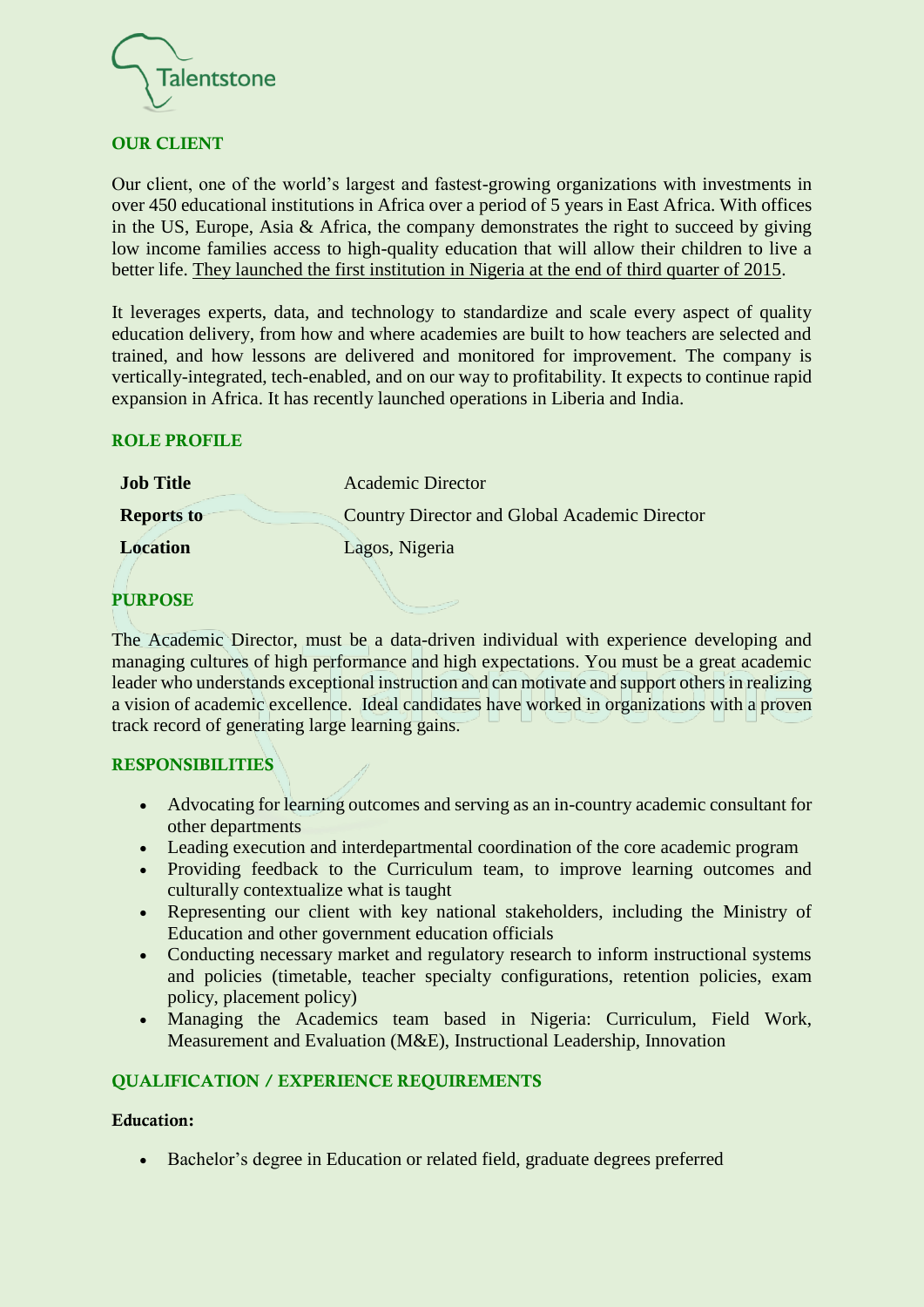

# Experience:

- Ten (10) years' experience working in education. Two (2) or more years of teaching experience with evidence of outsized student learning gains is an added advantage.
- Experience working in the education sector in Nigeria

### Skills:

- Effective, articulate communicator who can represent our client to external audiences
- Self-starter and problem-solver, who thinks three and four steps ahead.
- Hard-working and collaborative, with the tenacity to plough through challenges and an appreciation for teamwork toward achieving a shared vision.
- Detailed and results-oriented, driven by the data that will allow us to know what is working and what isn't working for kids.
- Humble, ready to "roll up your sleeves" to get things done

# SUCCESS FACTORS

- **Detailed doers** You have a track record of getting things done. You're organized and responsive. You take ownership of every idea you touch and execute it to a fine level of detail, setting targets, engaging others, and doing whatever it takes to get the job done. You can multi-task dozens of such projects at once and never lose sight of the details. Likely, you have some experience in a start-up or other rapid-growth company.
- **Smart hustlers** You have the brain power but also the pragmatism to get stuff done in a chaotic context. You are focusing on winning, and will do just about anything (with integrity of course) to get to the people and places that you need to succeed.
- **Networking masterminds** You excel at meeting new people and turning them into advocates. You communicate in a clear, conscientious, and effective way in both written and oral speech. You can influence strangers during a single conversation. Allies and colleagues will go to bat for your ideas. You have an existing network of public relations contacts from prior experience in the country, preferably in the regulatory, education, or business sectors.
- **Creative problem-solvers** The organization is still a start-up: hands-on and scrappy. You need to be flexible and ready to get everything done effectively, quickly, and affordably with the materials at hand, which may be less than you're used to. Every dollar you spend is a dollar our customers, who live on less than \$2 a day, will have to pay for.
- **Customer advocates** Our customers these families living on less than \$2 a day per person – never leave your mind. You know them, get them, have shared a meal with them (or would be happy to in the future). You would never shrink back from shaking a parent's hand or picking up a crying child, no matter what the person was wearing or looked like. Every decision you make considers their customer benefit, experience, and value.
- **Life-long learners** You believe you can always do better. You welcome constructive criticism and provide it freely to others. You know you only get better tomorrow when others point out where you've missed things or failed today.